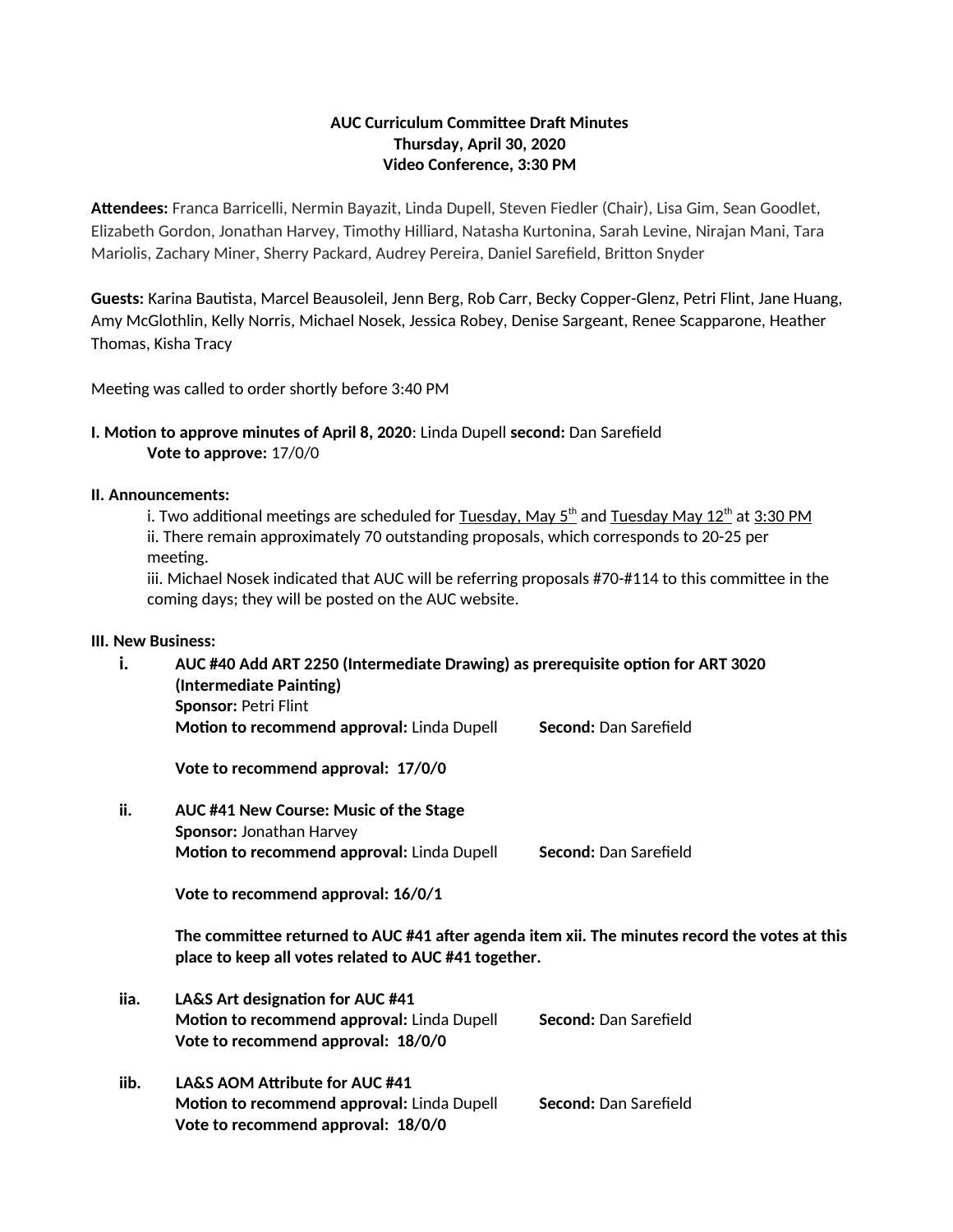# iii. **AUC #44 - New Required Courses in Advertising and Marketing Communication** S**ponsor**: Rob Carr

**Motion to recommend approval: Linda Dupell Second: Dan Sarefield** 

#### **Friendly Amendments:**

- **-** replace the phrase "Advertising and Marketing Communication" each time it is used in the proposal with the phrase "Professional Communication."
- **-** In sections V, VI, VII: change "COMM 4202: Marketing Communications" to "COMM 4202: Marketing Communications"

#### **Vote to recommend approval: 17/0/1**

**iv. AUC #45 - Changes to the Instrumental Arts courses (MUSC 2400, MUSC 2401, and MUSC 2402) Sponsor**: Amy McGlothlin

**Motion to recommend approval: Linda Dupell Second: Dan Sarefield Second: Dan Sarefield** 

**Vote to recommend approval: 18/0/0**

**v. AUC #49 - Remove co-requisite from SPED 2002 Speech and Language Development for Diverse Learners**

**Sponsor:** Denise Sargent

**Motion to recommend approval: Linda Dupell Second: Dan Sarefield Second: Dan Sarefield Discussion:** The sponsor confirmed that MTEL preparation courses will be tied to classes going forward.

**Vote to recommend approval: 18/0/0**

**vi. AUC #50 - Remove co-requisite from EDUC 2009 The Art and Science of Education Sponsor:** Denise Sargent **Motion to recommend approval: Linda Dupell Second: Dan Sarefield Second: Dan Sarefield** 

**Vote to recommend approval: 18/0/0**

**vii. AUC #51- Remove co-requisite from SPED 3400 Teaching Math for Diverse Learners Sponsor:** Denise Sargent **Motion to recommend approval:** Linda Dupell **Second:** Dan Sarefield

**Vote to recommend approval: 18/0/0**

**viii. AUC #52 - Changes to Early Childhood, Elementary, and Special Education minors Sponsor:** Denise Sargent **Motion to recommend approval:** Linda Dupell **Second:** Dan Sarefield **Discussion:** Sponsor clarified the goal of the proposal is to simplify multiple existing, small minors into one Education minor that will open the option to students not seeking licensure.

**Vote to recommend approval: 18/0/0**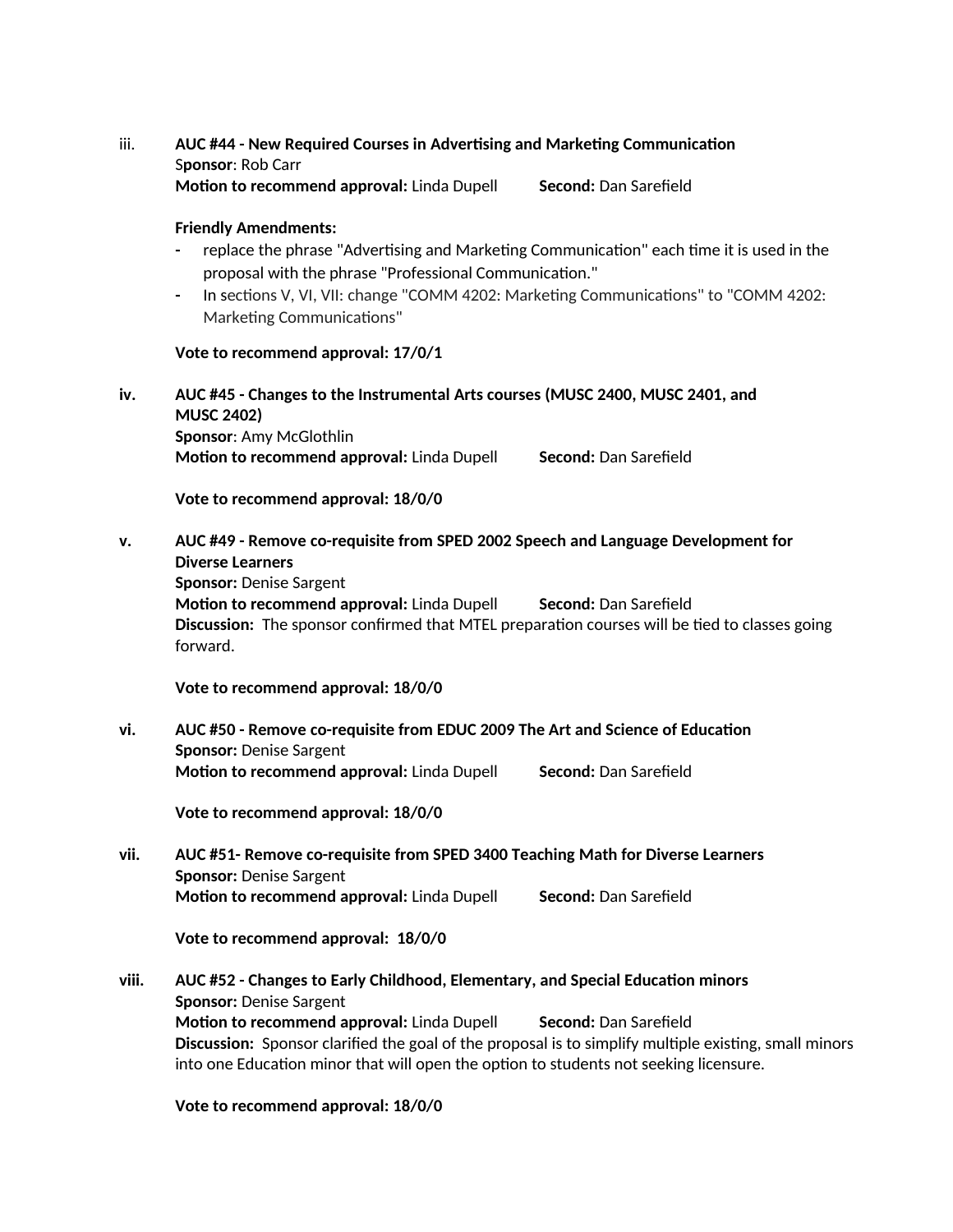| ix.   | AUC #53 - Changes to ART 3150-Early Twentieth Century Art<br>Sponsor: Jessica Robey                                                                                                                                                                   |                       |  |
|-------|-------------------------------------------------------------------------------------------------------------------------------------------------------------------------------------------------------------------------------------------------------|-----------------------|--|
|       | Motion to recommend approval: Linda Dupell                                                                                                                                                                                                            | Second: Dan Sarefield |  |
|       | Vote to recommend approval: 18/0/0                                                                                                                                                                                                                    |                       |  |
| x.    | AUC #54 - Remove Pre-requisite from SPAN 1100, and edit course description of SPAN 1000 &<br>1100                                                                                                                                                     |                       |  |
|       | Sponsor: Karina Bautista<br>Motion to recommend approval: Linda Dupell                                                                                                                                                                                | Second: Dan Sarefield |  |
|       | Vote to recommend approval: 18/0/0                                                                                                                                                                                                                    |                       |  |
| xi.   | AUC #57 - Change the Prerequisite of GEOG/CJ3004 (GIS for Criminal Justice)<br>Sponsors: Jane Huang, Marcel Beausoleil                                                                                                                                |                       |  |
|       | Motion to recommend approval: Linda Dupell                                                                                                                                                                                                            | Second: Dan Sarefield |  |
|       | Vote to recommend approval: 18/0/0                                                                                                                                                                                                                    |                       |  |
| xii.  | AUC #58 - Add Electives to GIS Crime Mapping & Analysis Minor Curriculum                                                                                                                                                                              |                       |  |
|       | Sponsors: Jane Huang, Marcel Beausoleil<br>Motion to recommend approval: Linda Dupell                                                                                                                                                                 | Second: Dan Sarefield |  |
|       | Vote to recommend approval: 18/0/0                                                                                                                                                                                                                    |                       |  |
|       | Committee considered the LA&S attributions of AUC #41 at this point. See agenda item ii for<br>details.                                                                                                                                               |                       |  |
| xiii. | AUC #59 - Updates to the LECAP Program<br>Sponsor: Becky Copper-Glenz                                                                                                                                                                                 |                       |  |
|       | Motion to recommend approval: Linda Dupell<br>Discussion: Sponsor explained that the goal of the proposal is to expand the adult<br>student/degree-seeking population while tightening the process and ensuring its alignment with<br>best practices. | Second: Dan Sarefield |  |
|       | Friendly Amendments: Under "Who qualifies for the PLA through Portfolio Option?" on p.4,<br>remove the second "for" in the 2 <sup>nd</sup> bullet.                                                                                                    |                       |  |
|       | Vote to recommend approval: 17/0/0                                                                                                                                                                                                                    |                       |  |
| xiv.  | <b>AUC #60 - Quantitative Preparation</b><br>Sponsor: jenn berg<br>Motion to recommend approval: Linda Dupell                                                                                                                                         | Second: Dan Sarefield |  |
|       | Vote to recommend approval: 17/0/0                                                                                                                                                                                                                    |                       |  |
|       |                                                                                                                                                                                                                                                       |                       |  |
| XV.   | <b>AUC #61 - Algebraic Preparation</b><br>Sponsor: jenn berg<br>Motion to recommend approval: Linda Dupell                                                                                                                                            | Second: Dan Sarefield |  |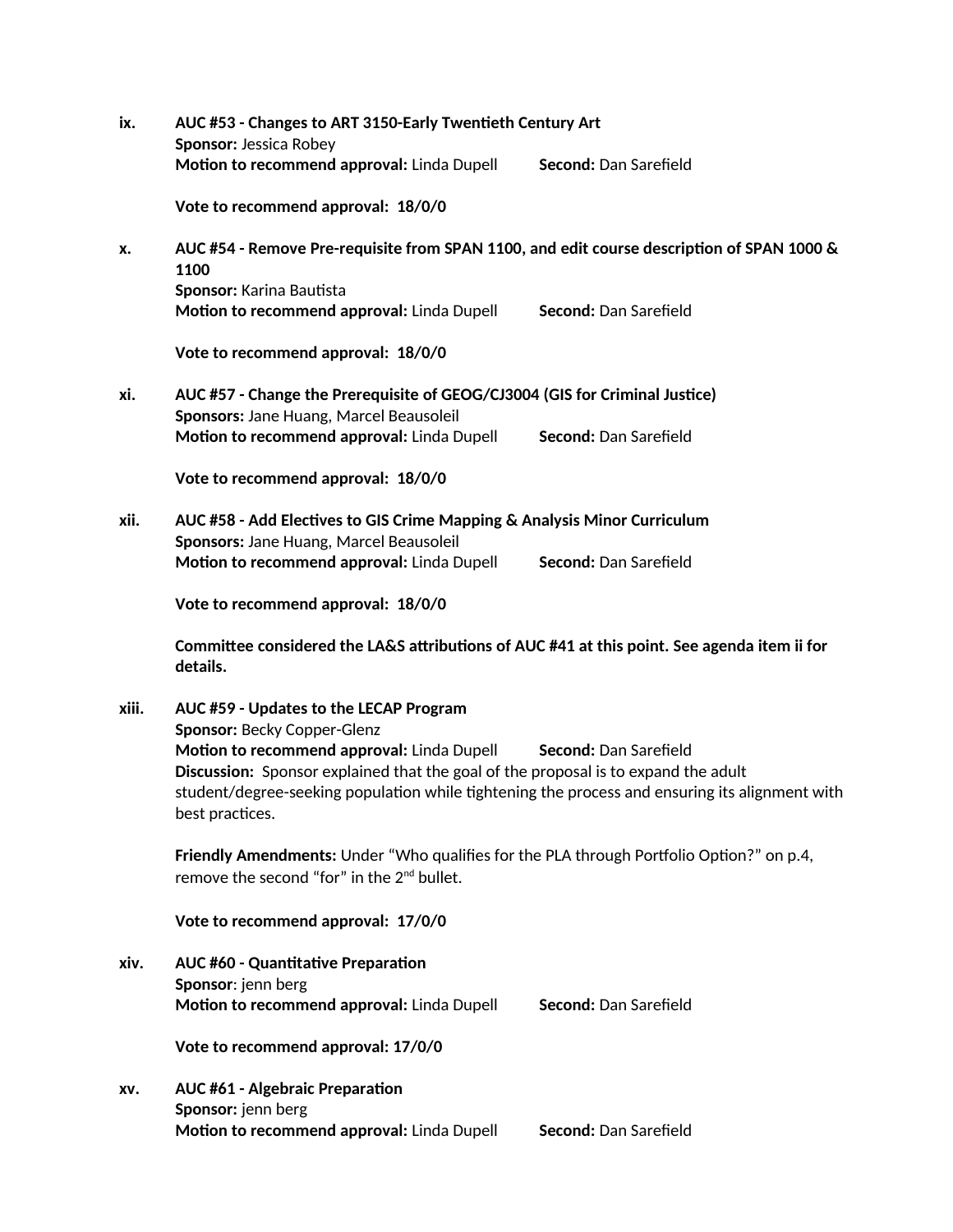**Vote to recommend approval: 17/0/0**

# **xvi. AUC #62 - Adjust Catalog Language for Math Readiness Requirement and Math Progression Requirement Sponsor:** jenn berg

**Motion to recommend approval:** Linda Dupell **Second:** Dan Sarefield

**Friendly Amendments:** Clarify terminology in the "new wording: Mathematics Progress Requirement" at the bottom of p. 2: change "the mathematics placement test" to " $a$  mathematics test"

**Vote to recommend approval: 17/0/0**

# **xvii. AUC #63 - Remove MATH 0100 and 0200 From the Catalog and Adjust Catalog References Sponsor:** jenn berg

**Motion to recommend approval: Linda Dupell Second: Dan Sarefield Second: Dan Sarefield** 

#### **Friendly Amendments:** In Section VIII:

- BIOL 1800 and BIOL 1900, eliminate item i: "Adjusted high school GPA..." as a new prerequisite
- Separate catalog entries for CHEM 1200 (Chemistry for Health Science) and CHEM 1300 (Chemistry I)
- Revise the new prerequisites for CHEM 1200 to read:
	- i. 'passing' score on Quantitative and Analytical Skills Accuplacer placement exam OR ii. Successful completion of Quantitative Prep.
- Revise the new prerequisites for CHEM 1300 to read,
	- i. 'passing' score on Advanced Algebra and Functions Accuplacer placement exam OR
	- ii. Successful completion of Algebraic Prep.
- Correct the department name on the last page: Earth and Geographic Science

#### **Vote to recommend approval: 17/0/0**

**xviii. AUC #64 - Change Prerequisites on Gateway Mathematics Courses Sponsor:** jenn berg **Motion to recommend approval:** Linda Dupell **Second:** Dan Sarefield

## **Vote to recommend approval: 17/0/0**

# **xix. AUC #65 – Add the Co-requisite Hour to MATH 1100 (Mathematics in Society) Sponsor:** Nermin Bayazit **Motion to recommend approval:** Linda Dupell **Second:** Dan Sarefield **Discussion:** The sponsor provided the overarching goal of this and successive proposals to adjust the Carnegie Unit distribution in gateway-level courses, to give students an additional contact hour to support their completion of a credit-bearing math course in their first year.

**Vote to recommend approval: 17/0/0**

**xx. AUC #66 – Add the Co-requisite Hour to MATH 1250 (Introduction to Functions) Sponsor:** jenn berg